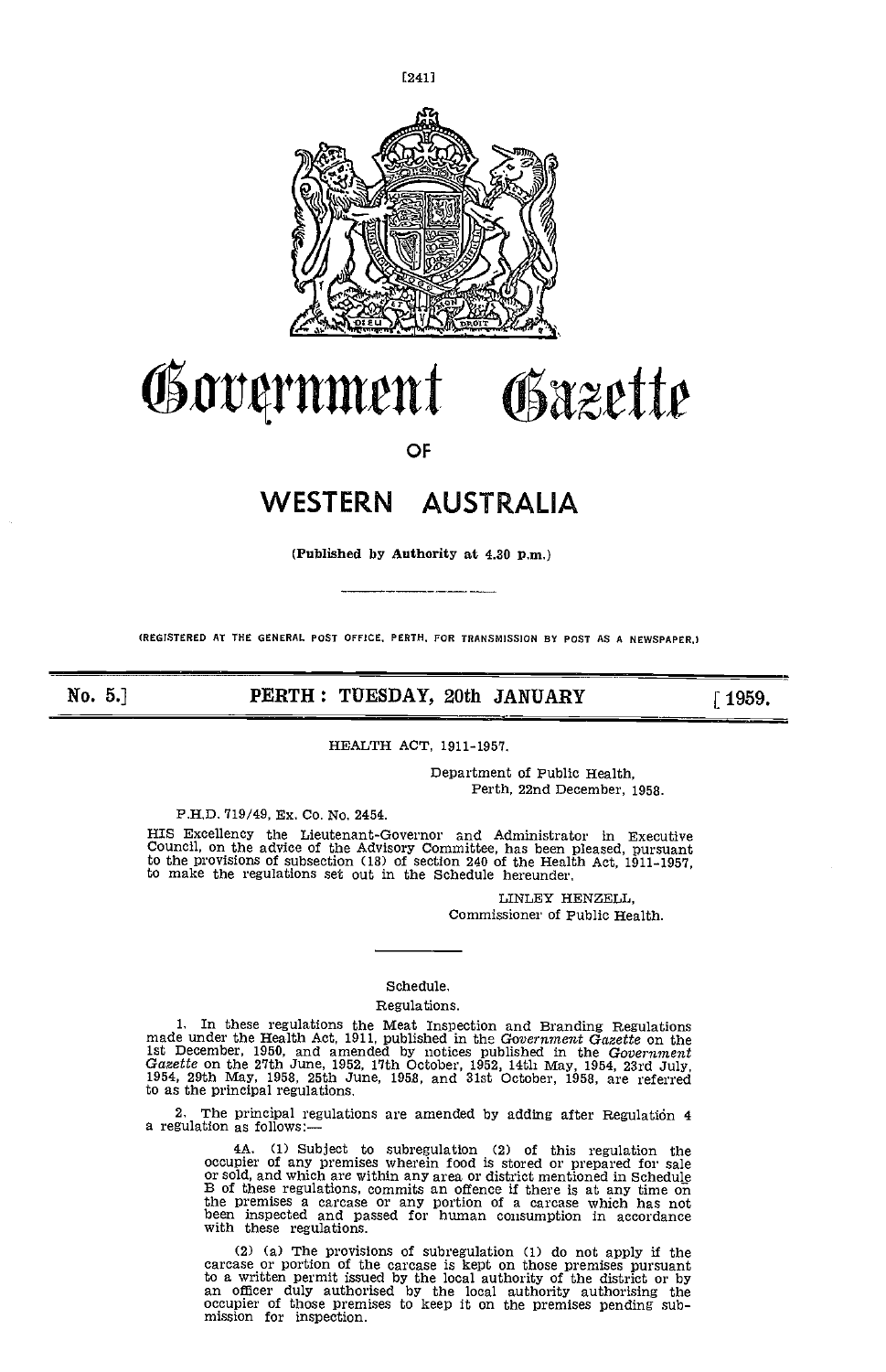- (b) The permit referred to in paragraph (a) of this subregulation
	- must contain particulars of the carcase or portion of carcase or of the number of carcases or portions of car- cases (if more than one) and a description of each carcase or portion of carcase the subject of the permit, and
	- shall have no force or effect after the expiry of the period of validity specified in the permit.

### HEALTH ACT, 1911-1957.

### Resolution.

PH.D. 1066/30, Ex. Co. No. 2458.

WHEREAS it Is provided in the Health Act, 1911, as amended, that a local authority may, of its own motion, by resolution adopt with or without modification, the whole or any portion of by-laws caused to be prepared by the Governor under the provisions of section 343 (1) of that Act; and whereas Model By-laws described as Series "A," prepared in accordance with whose provisions, and duly amended, have, pursuant to the Reprinting of<br>Regulations Act, 1954, been reprinted with amendments to and including that<br>published in the Government Gazette on 18th May, 1955, and as so reprinted administer the affairs of the Shark Bay Road Board, being a local authority within the meaning of the Act, doth hereby resolve and determine that the said Model By-laws, as so reprinted and published in the Government Gazette<br>on 9th August, 1956, shall be adopted without modification, and doth hereby<br>prescribe the following scale of fees as applied to Schedule "D" of Pa of the adopted by-laws:-

| Offensive Trade. | Fee per Annum.<br>£sd. |
|------------------|------------------------|
| $-$              |                        |

All offensive trades .... .... .... .... .... .... 1 0 0

Dated at Perth this 10th day of November, 1958.

GEORGE. S. LINDSAY, Commissioner.

Approved by His Excellency the Lieutenant-Governor and Administrator In Executive Council, this 22nd day of December, 1958.

(Sgd.) R. H. DOIG, Clerk of the Council.

### MUNICIPAL CORPORATIONS ACT, 1906-1956.

Municipality of Albany.

By-law No. 22.

### A By-law Relating to Buildings. L.G. 2314/52.

IN pursuance of the powers contained in section 180 of the Municipal Corporations Act, 1906-1956, the Mayor and Councillors hereby order that By-law No. 22 (Buildings) published in Government Gazette (No. 61) of 6th July, 1951, be amended as follows:—

(a) By inserting in Clause 2 between the definitions of DISTRICT and EXTERNAL WALL the following definition:—

'Duplex House" means a building comprising two dwellings each being complete and self contained.

(b) By deleting the first paragraph of Clause 109 and substituting therefor the following paragraphs:

> No person shall erect a building designed or used, or intended or adapted for use in single tenancy, unless the site shall have an area of not less than 6,000 sq. ft. and a frontage of 49 ft. 6 in.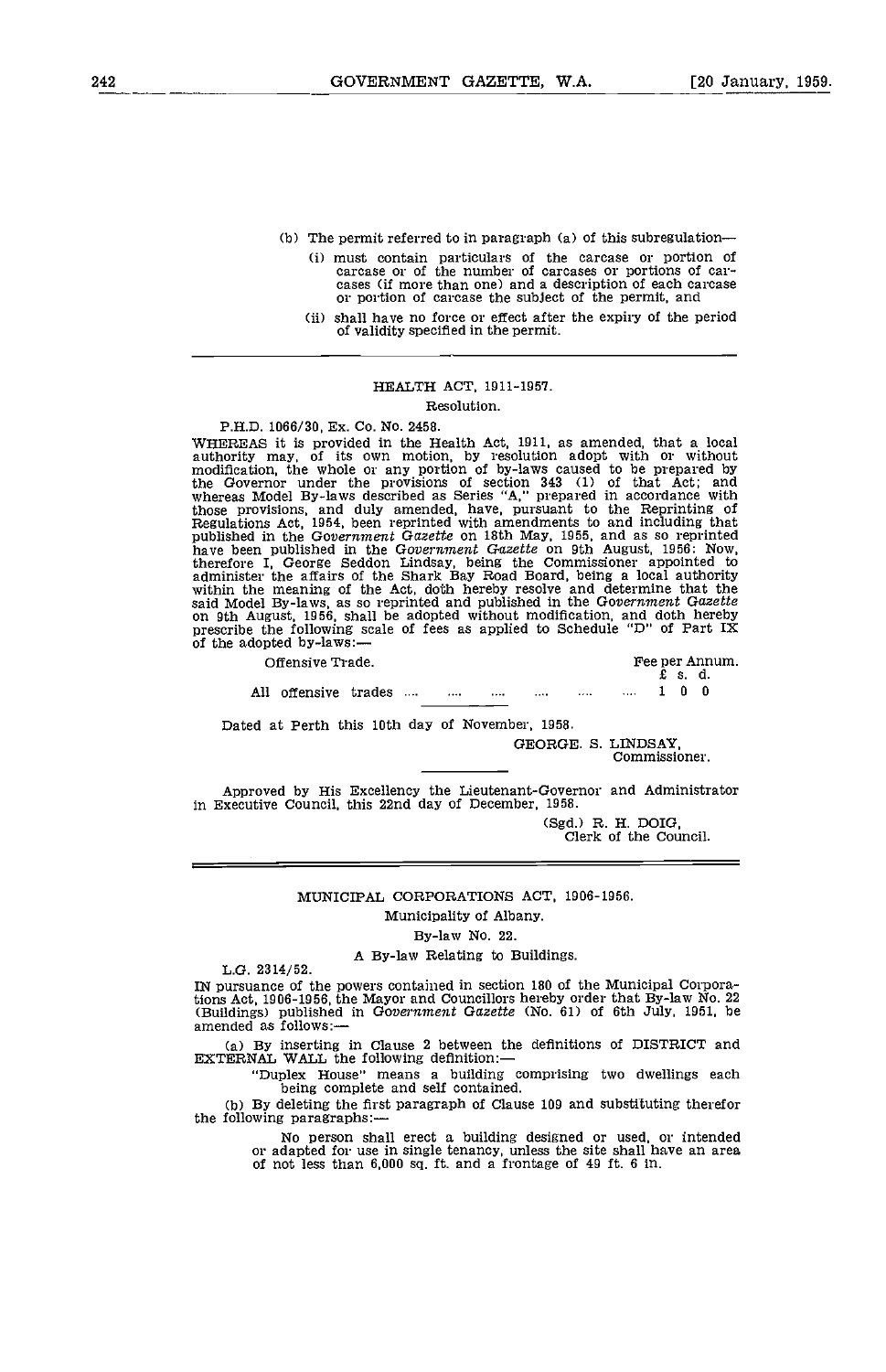No person shall erect a building designed or used or intended or adapted for use as a duplex house unless the site shall have an area of 8,000 sq. ft. and a frontage of 66 ft.

Passed by the Council 10th November, 1958.

J. A. BARNESBY,

Mayor. [L.S.l

D. J. SULLIVAN, Town Clerk.

Recommended-

(Sgd.) F. J. S. WISE, Minister for Local Government.

Approved by His Excellency the Governor in Executive Council this 14th

E. P. FOREMAN,<br>Acting Clerk of the Council.

### ROAD DISTRICTS ACT, 1919-1956.

### Bruce Rock Road Board.

By-laws for the Management of the Bruce Rock and District Memorial Swimming Pool. L.G. 339/58.

WHEREAS under the provisions of the Road Districts Act, 1919-1956, the board of any district is empowered to make by-laws for any of the purposes mentioned in the said Act, and whereas the Bruce Rock Road Board doth, in ex

In these by-laws, subject to the context, "Board" means the Bruce Rack Road Board.

"Committee" means the Committee of the Bruce Rock and District Memorial Swimming Pool, 1939-1945.

"Manager" means the person appointed by the Committee or Board to control and manage the Pool.

"Pool" means the Bruce Rock and District Memorial Swimming Pool and stands and/or seating, lavatories and any other structure erected for the use and convenience of persons using the Pool.

### Hours of Admission.

The pool shall, from the month of October to the month of April, both inclusive, be opened and closed daily at such times as the Committee may from time to time determine and such times shall be clearly indicated on a notice board at the entrance of the pool.

### Costumes.

3. Every person using the pool shall be dressed in a decent and suitable manner and any person who appears in public in a condition which, in the opinion of the manager or other person for time being in charge of the pool,

### Admission.

No person shall, without the express permission of the Board, the Committee or the manager, enter the Pool save through the turnstile erected at the entrance for that purpose and upon payment of the prescribed admis-<br>sion charge.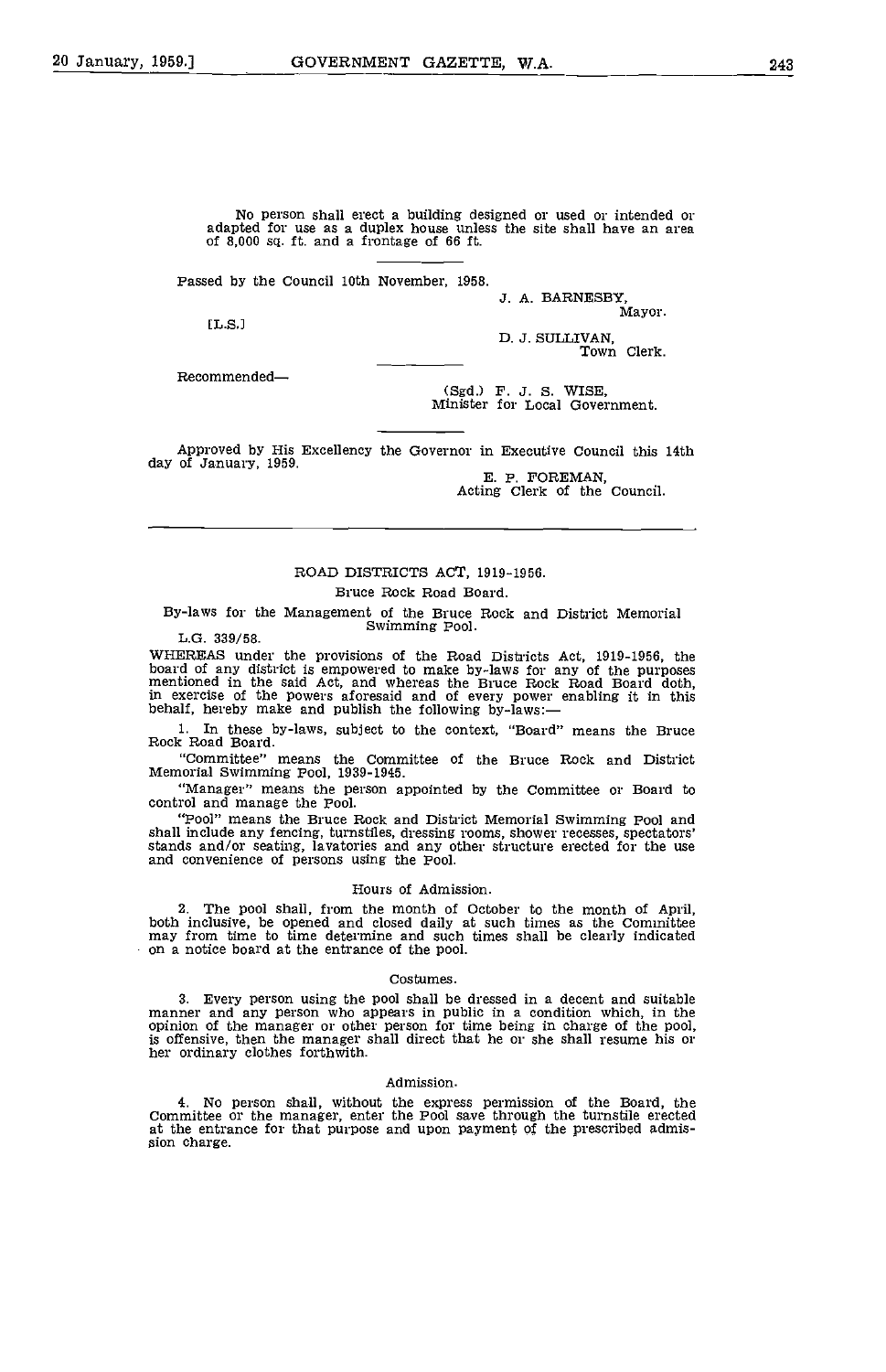### Charges for Admission.

All persons wishing to obtain season or period tickets or tokens grant- ing admission to the pool for any one stipulated season or period may obtain such tickets or tokens on application to the manager upon payment of the prescribed fee. Such season or period tickets or tokens shall be offered for inspection to the attendant when used to obtain admission to the pool. Season or period tickets or tokens are not transferable and such a ticket or token may be used only by the person in whose name the same is issued. A list of all season or period ticket or token holders shall be kept at the pool such ticket or token if the attendant reasonably believes that the person so seeking admission is not the person to whom such ticket or token was issued.

The following shall be the sums paid for admission to the Pool 6. premises:-

|                                                                                                                                                                                   | £ |     | s. d.         |
|-----------------------------------------------------------------------------------------------------------------------------------------------------------------------------------|---|-----|---------------|
| For every person 15 years of age or over (including<br>spectators)<br>المنتور المتعرف المتحدث المتحدث المتحدث المتحدث<br>$\cdots$<br>1.111                                        |   |     | $\mathbf{0}$  |
| For every person over 4 years and under the age of 15 years<br>(including spectators)<br>and the state.<br><b>Address Committee</b>                                               |   |     | 6             |
| Scholars of State and other registered primary and second-<br>ary schools, in parties of not less than 12, accompanied                                                            |   |     |               |
| by a teacher (for this purpose the pool shall be avail-<br>able between school hours on such days as the Board                                                                    |   |     |               |
| may from time to time determine), each<br>Sensonal Tickets—                                                                                                                       |   |     | 3             |
| Persons 15 years or over $\dots$ $\dots$ $\dots$ $\dots$ $\dots$ $\dots$ $\dots$ $4 \quad 0$<br>Children 4 years to 14 years $\dots$ $\dots$ $\dots$ $\dots$ $\dots$ $1 \quad 10$ |   |     | 0<br>$\Omega$ |
| Family Tickets-                                                                                                                                                                   |   |     |               |
| Husband and Wife<br><b>Sand Committee</b><br>$\cdots$<br>$\cdots$<br>Each Child under 15 years of age 30s, with a maximum                                                         |   | 500 |               |
| charge of £5 for the children.                                                                                                                                                    |   |     |               |
| Monthly Tickets—<br>Persons 15 years and over                                                                                                                                     |   | 15  | 0             |
| Children 4 years to 14 years<br>$\cdots$<br><b>Contract Contract Contract</b><br>$\sim$ 100 $\sim$                                                                                |   |     | ß             |

### Control of Premises.

Every person using the pool premises shall obey all reasonable directions of the manager or other person for the time being in charge of the pool with regard to such use.

No person shall obstruct, interfere with or hinder the pool manager in the performance of any duty in the pool premises.

### Valuables.

8. Any person entering the pool premises may deposit valuables with the manager or other person for the time being in charge of the pool, upon payment of such charge as shall be fixed from time to time by the Committee indicated upon the notice board, but under no circumstances will the Board<br>or Committee accept any liability should such valuables or any part of them<br>be lost, stolen, damaged or destroyed whilst in the custody of the mana

#### Offences.

(a) No person shall enter or remain in the pool premises whilst in an intoxicated condition.

(b) No person shall bring into the pool premises any spirits or other intoxicating liquors.

(a) No person shall use soap in any part of the pool premises other than in the shower baths.

No person shall in any part of the pool premises use any indecent, obscene or offensive language or behave in an indecent or offensive manner.

No person shall smoke in any part of the pool premises where a notice is exhibited prohibiting smoking,

No person shall climb up to or on any partition or roof or any other portion of the pool premises.

No person shall in the dressing rooms or elsewhere in the pool waste- fully use the water or leave any taps running.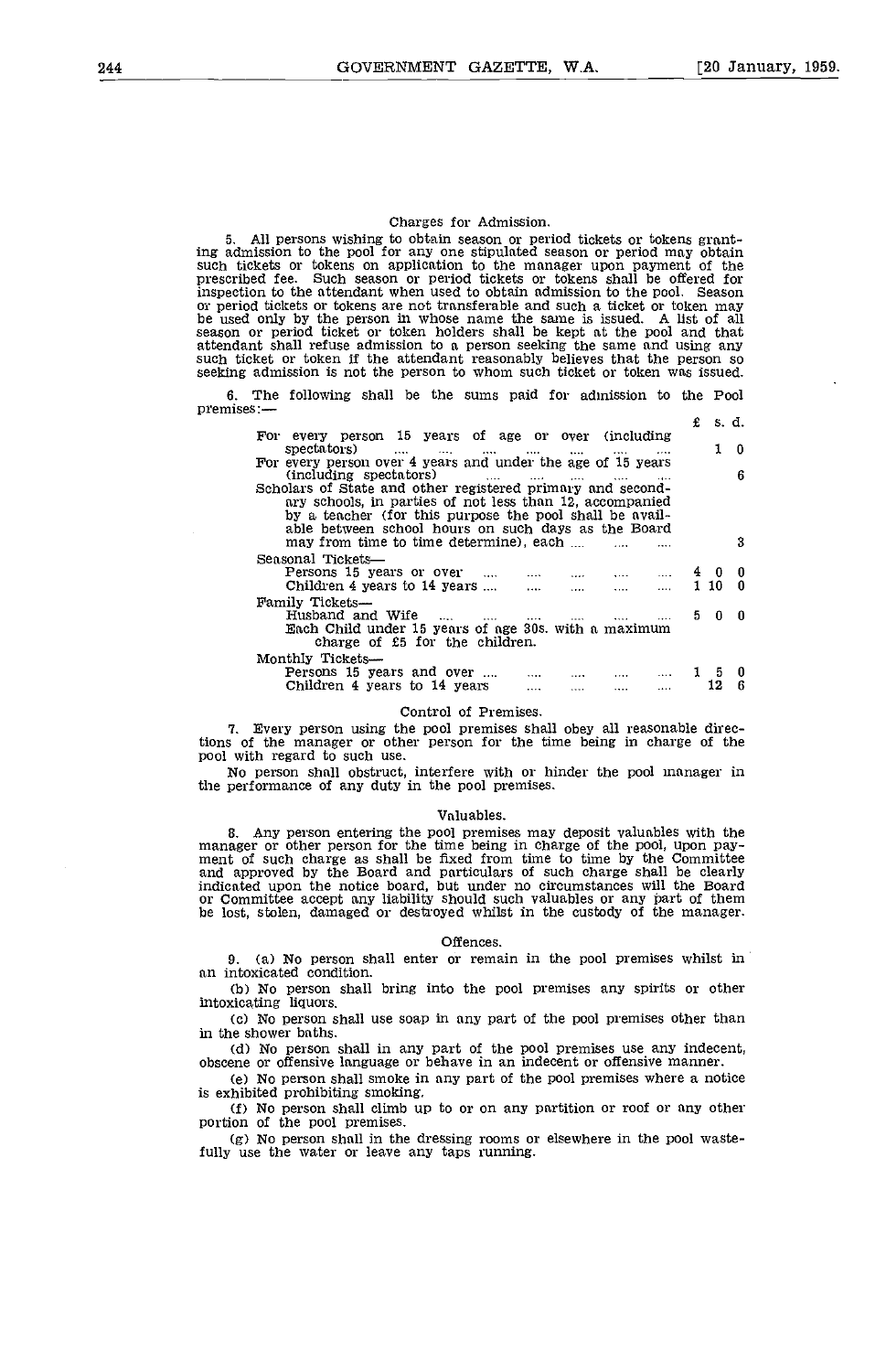(h) No person shall spit or expectorate in the pool or on any platform or dressing rooms or commit any nuisance on or in any part of the pool premises.

Ci) No person shall whilst in the pool use any substance or preparation whereby the water in the pool may be discoloured or rendered turbid or other- wise unfit for the proper use of bathers.

Ci) No person shall wilfully foul or pollute water in any shower bath or in the pool, or wilfully soil, defile, damage injure or destroy any dressing room, closet box or compartment or other part of the pool premises, or any furniture or other article therein.

(k) No person shall at any time carelessly or negligently injure or the property use or interfere with any taps, locks, valves, or other fittings or<br>appliances in or about the pool premises or write upon or deface the walls<br>or partitions or any part of the pool premises or discharge litter description on or about the pool premises.

(1) No person shall cause or allow any dog or other animal belonging to such person or under his or her control to enter or remain in or upon the pool premises.

Cm) No male person shall enter any portion of the pool premises set apart for females and no female person shall enter upon any portion of the pool premises set apart for males.

No person upon the pool premises shall in any way interfere with any other person therein, or throw or push or attempt to throw or push any person into the pool, or throw any stones or sticks or any other matter or thing to the annoyance of any other person using the pool premises.

No person shall, whilst suffering from any cutaneous, infectious or contagious disease, or whilst in an unclean condition, enter or use, or attempt to enter or use the pool premises or any part thereof.

### Lost Property.

(a) Every person finding in the pool premises any article which may have been left or lost therein shall immediately deliver the same to the manager or other person for the time being in charge of the pool, who shall thereupon register a description of such article, and all particulars relating thereto in a book which shall be kept for that purpose, and any person claiming the said article and who satisfies the manager or other person that he or she is the lawful owner of same, shall have such article returned upon signing for such article in the book beforementioned.

Kb) The manager or other person for the time being in charge of the pool shall at least once in every week report to the Board or the Committee regarding lost property and produce the said book for inspection as required.

Cc) The Board and the Committee will not under any circumstances incur any liability in respect of articles lost or stolen from any person whilst on the pool premises.

### Carnivals,

(a) The person, club, association or organisation conducting any carnival held at the pool premises shall be responsible for the conduct of the competitors and spectators during such carnival, and shall be bound to see that there is no over-crowding and that no damage is done to the buildings or fencing or any other portions of the pool premises.

Kb) At all swimming carnivals held at the pool premises, the competitors shall wear proper and approved bathing costumes.

Cc) Every person, club, association or organisation to whom the pool premises are granted for the purpose of holding a swimming carnival shall at least one week before the date of such carnival forward to the Board or Committee a copy of the programme of events to be competed for thereat: and any item on such programme that the Board or Committee do not approve of shall be struck out or so altered as directed.

(d) The person, club, association or organisation conducting any carnival<br>held at the pool premises shall pay to the Committee such charges as shall<br>be agreed upon by the Committee and the person, club, association or orga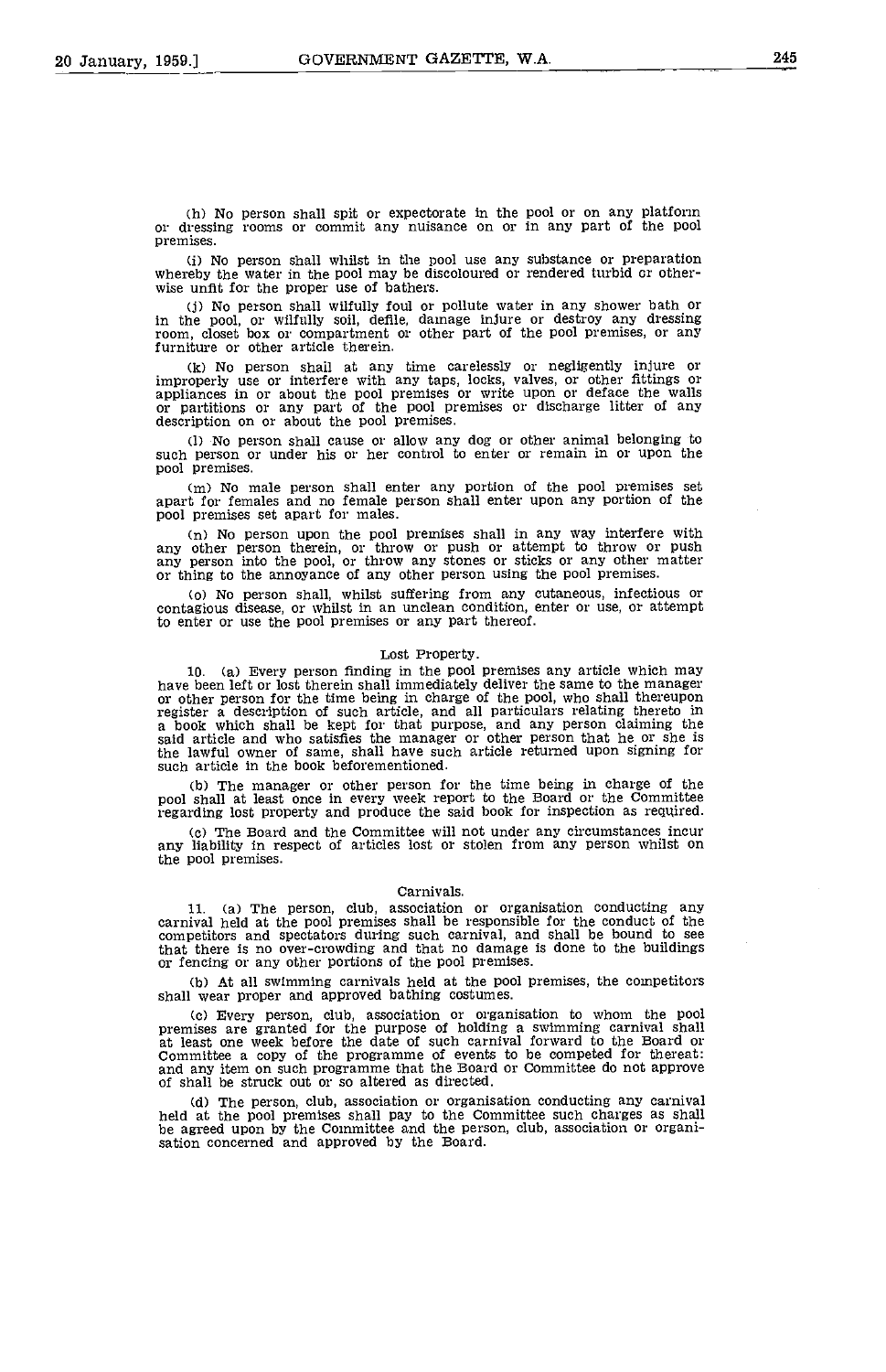### Enforcement of By-Laws.

12. (a) Any person offending against any of the provisions of these bylaws shall on conviction by liable to a penalty not exceeding £20.

Every person who shall infringe any of the provisions of these by-laws may be summarily removed from the pool premises and from every part thereof, by the manager or other person for the time being in charge of the pool, or may be arrested by such manager or other person and given into

the custody of a police constable.<br>
The manager or other person for the time being in charge of the pool may refuse to admit to the pool premises any person who shall have been convicted of wilfully disobeying or infringing any of the provisions of these by-laws, until such time as the Board or Committee may decide that such person shall be re-admitted.

Passed by resolution of the Bruce Rock Road Board at a meeting held on the 17th day of December, 1958.<br>J. M. STEWART, Chairman.

N. N. McDONALD Secretary.

Recommended

(Sgd.) F. J. S. WISE,<br>Minister for Local Government.

Approved by His Excellency the Governor in Executive Council this 14th day of January, 1959.

 $(Sgd.)$  E. P. FOREMAN,<br>Acting Clerk of the Council.

### ROAD DISTRICTS ACT, 1919-1956.

### Goomalling Road Board.

By-laws for the Management of the Goomalling War Memorial Swimming Pool.

L.G. 160/58.<br>WHEREAS under the provisions of the Road Districts Act, 1919-1956, the board of any district is empowered to make by-laws for any of the purposes mentioned in the said Act; and whereas the Goomalling Road Board doth in exercise of the powers aforesaid and of every power enabling it in this behalf hereby<br>make and publish the following by-laws:—<br>1. In these by-laws, subject to the context—<br>"Board" means the Goomalling Road Board.

"Manager" means the manager of the Goomalling War Memorial<br>Swimming Pool appointed for the time being by the Goomalling<br>Road Board to have under control the said pool.<br>"Pool" means the Goomalling War Memorial Swimming Pool

2. The pool shall be called the Goomalling War Memorial Swimming<br>Pool and shall be open for the public use for such periods and at such times<br>as the Board may in its absolute discretion from time to time decide, and such<br>p

entrance to the said pool.<br>3. No person shall, without the express permission of the Board or the manager, enter the pool save through the turnstile erected at the entrance for the purpose and upon payment of the prescribed admission fee.

The Board may in any year approve of the issue of season tickets or tokens and all persons wishing to obtain such season tickets or tokens grant-ing admission to the pool for any one stipulated season may obtain such tickets or tokens upon application to the manager upon payment of the pre-<br>scribed fee. Such season tickets or tokens shall be offered for inspection to scribed fee. Such season tickets or tokens shall be offered for inspection to the attendant when used to obtain admission to the pool. Season tickets or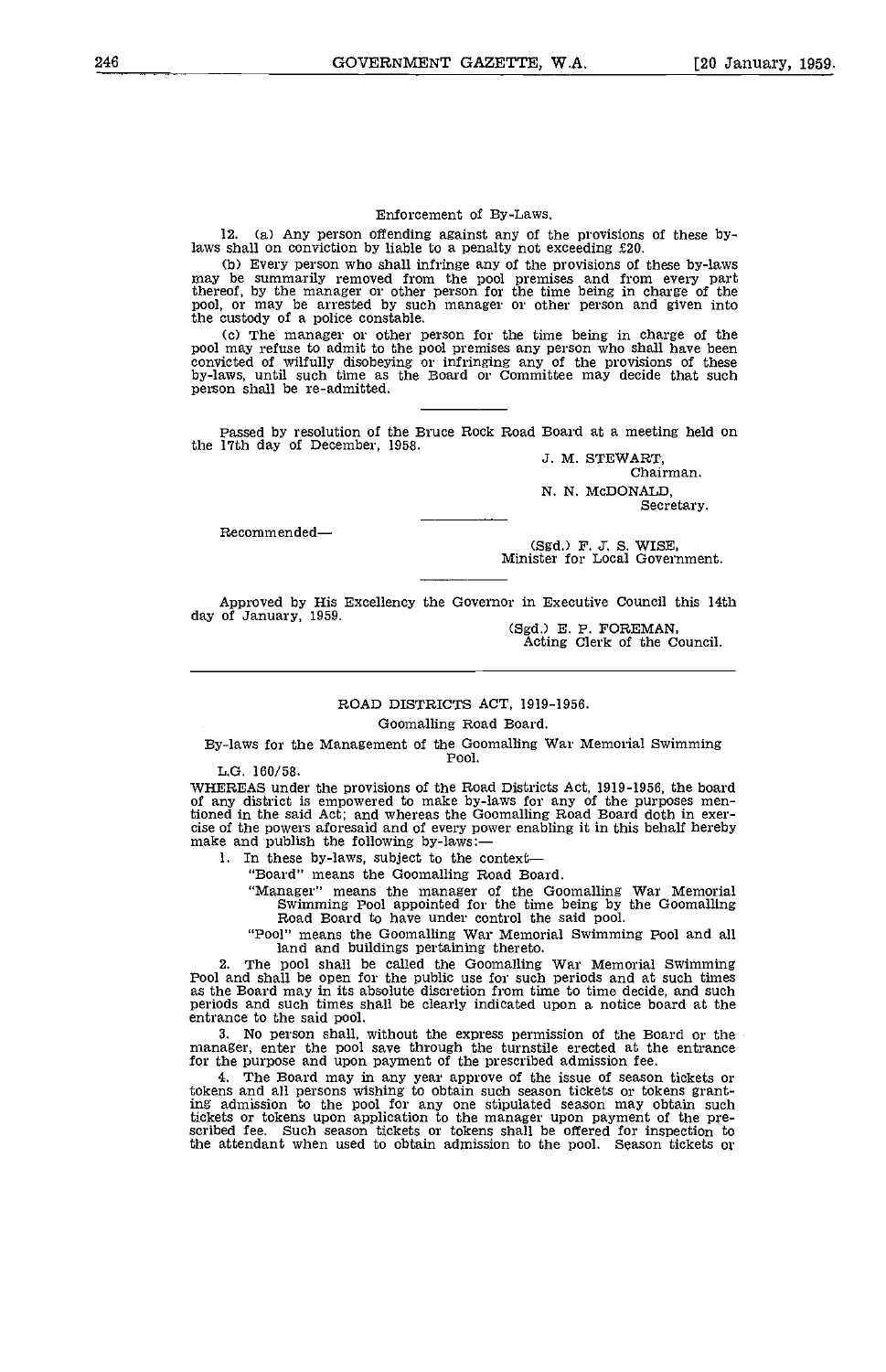tokens are not transferable and such a ticket may be used only by the person in whose name the same is issued. A list of all season ticket holders shall be kept at the pool and the attendant shall refuse admission to a person seeking the same and using any such ticket or token if the attendant reasonably believes that the person so seeking admission is not the person to whom such ticket or token was issued.

5. The charges to be made for admission to the pool shall be as specified hereunder:

| Each day session-       |             |         |           |          |          | £ | s. |   |
|-------------------------|-------------|---------|-----------|----------|----------|---|----|---|
| Adults<br>$\cdots$      | $+ + + +$   |         | 1.1.1.7   |          |          |   |    |   |
| Children                | $1 + 1 + 1$ |         |           | $\cdots$ |          |   |    |   |
| Each night session-     |             |         |           |          |          |   |    |   |
| Adults<br>$\cdots$      | 11.1.7      | 1.1.1   |           |          | $1.14 -$ |   |    | 6 |
| Children                | 1.1.1.1     | 1.1.1.4 | .         |          | .        |   |    |   |
| Season Tickets-         |             |         |           |          |          |   |    |   |
| Adults<br>$\cdots$      | 1.1.1       | 1.1.1   |           |          |          |   | n  | 0 |
| 1st Child               | $\cdots$    |         | $+ 1 + 1$ |          |          |   | 5  | 0 |
| 2nd Child               |             |         | 1.1.1     | $-0.11$  |          |   | 0  | 0 |
| 3rd, and other Children |             |         | .         | .        |          |   |    | n |

A costume and/or towel may be made available for hire to any person legitimately using the pool and the charges to be made for such hiring shall be those fixed from time to time by the Board. Particulars of such charges shall be clearly indicated upon the notice board abovementioned.

Every person hiring a costume and/or towel shall before leaving the pool return the same to the manager or to such person appointed by the manager to receive the same.

Every person using his own costume and/or towel in the pool, shall when leaving the pool, produce such costume and/or towel for inspection by the manager or other person appointed by the manager for the purpose.

No person shall enter the pool without either being in possession of a costume and/or towel or hiring the same as abovementioned unless he obtains a spectator's ticket, and upon leaving the pool he shall surrender such ticket to the manager or other person appointed by the manager to receive the same.

No person over the age of five years shall appear in public on the pool premises unless sufficiently clad to preserve decency.

No person shall dress or undress or remove any part of his or her clothing or bathing costume except in the dressing shed or enclosure pro- vided for that specific purpose.

Should any person appear in public in such a condition as to be in the opinion of the manager, or person for the time being in charge of the pool, indecently or unsuitably clad, the manager or such other person shall direct that he or she shall resume his or her ordinary clothing and such shall be complied with forthwith.

No person shall enter the pool whilst in an intoxicated condition whether such condition is induced by liquor, drugs or otherwise, and no person shall bring into the pool premises any spirits, drugs or intoxicating liquors or have any of same in his or her possession therein.

No person shall use any soap in any part of the pool premises other than in the dressing rooms or shower recess.

No person shall in any part of the pool premises behave in an un- seemly, improper, disorderly, riotous or indecent manner, swear or use any indecent, obscene, offensive or abusive language or gamble or misconduct him- self or herself.

No person shall climb up to or on to any portion of the roof, fences, walls, partitions or other portions of the pool premises.

17. No person shall, in the dressing rooms or elsewhere in the pool premises, wastefully use the water or leave any taps dripping.<br>18. No person shall spit or expectorate in the pool or on the concourse

No person shall spit or expectorate in the pool or on the concourse or any other part of the pool premises or in any way commit any nuisance on or in any part of such premises.

19, No person whilst in the pool shall use any substance or preparation whereby the water thereof may become discoloured or rendered turbid or otherwise unfit for the proper use of bathers.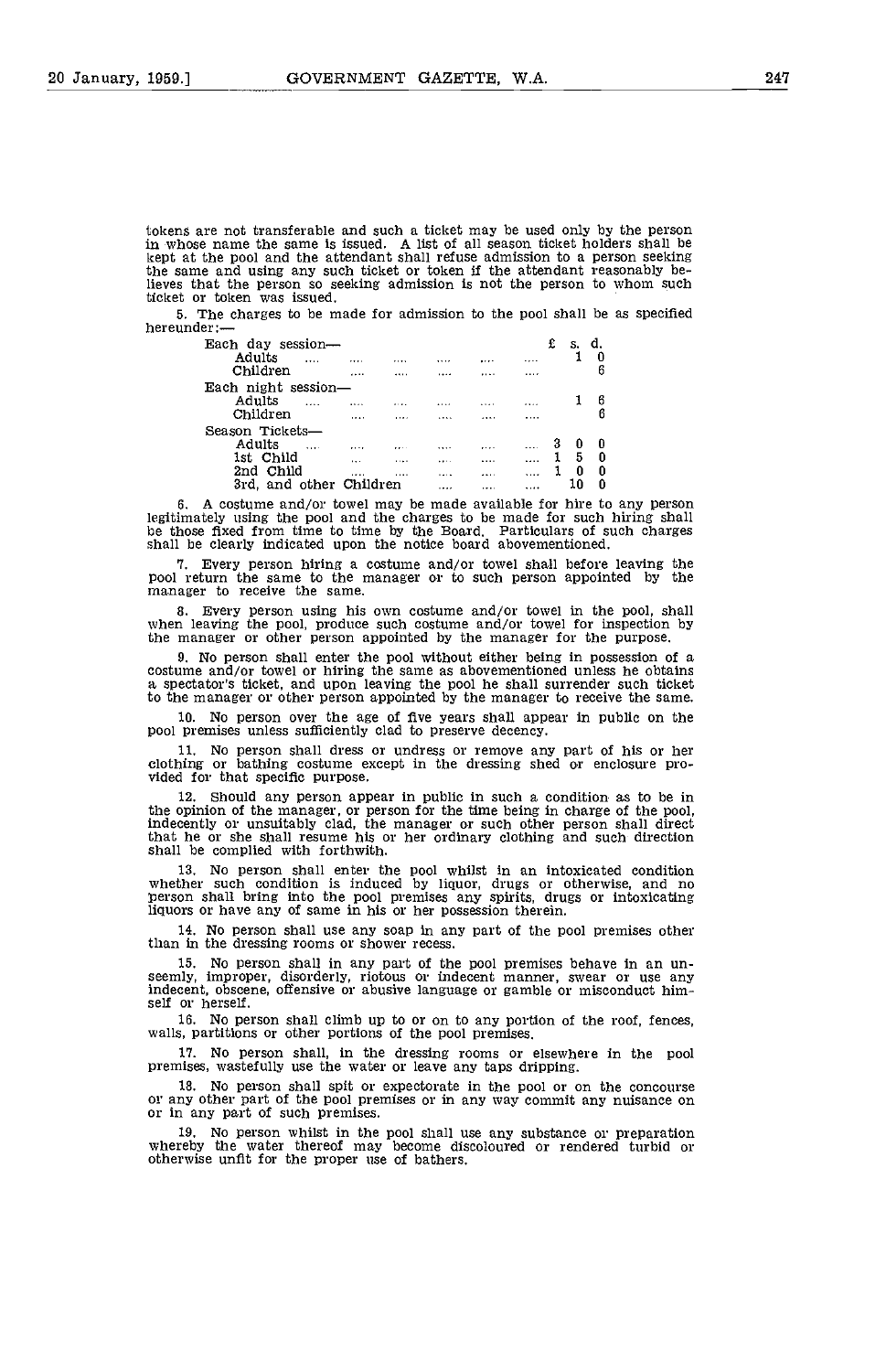No person shall eat in or take into a dressing shed or enclosure any food of any kind whatsoever.

21. No person shall foul or pollute water in any shower, bath or in the pool, or soil, damage, injure, destroy, use improperly, disfigure or write in or upon any dressing room, closet or compartments or other part of the p

22. No person shall at any time carelessly or negligently injure, improperly use or interfere with any taps, locks, valves, lockers or other fittings or appliances in or about the pool or discharge litter of any descriptio pool.

23. No male person shall enter any portion of the pool premises set part exclusively for females and no females shall enter any portion of the pool premises set apart exclusively for males. Nor shall any person without the box or other compartment which is already occupied.

No person shall smoke in any building, dressing room or other com- partment in the pool premises.

25. No person upon the pool premises shall in any way interfere with<br>any other person therein or such lastmentioned person's use thereof, nor<br>throw or push nor attempt to push or throw any person into the pool, or throw<br>an

No person or group of persons shall play any ball games or take any action whatsoever which shall in any way limit the enjoyment of the users of the pool or the pool premises at such time or times as the pool premises shall be in general public use: Provided that this clause shall not appl the playing of any games or aquatic sports specially organised and conducted on the pool premises by any club or persons at such time or times as shall be approved by the Board.

No person shall whilst suffering from any contagious, infectious or cutaneous disease, or whilst in an unclean condition, enter or use or attempt to enter or use the pool or the pool premises or any part thereof.

Persons entering the pool premises may deposit valuables with the manager or person for the time being in charge thereof upon payment of the sum of sixpence, but under no circumstances whatever will the Board accept liability should such valuables or any part of them be lost, stolen, damaged or otherwise interfered with whilst in the custody of the manager or such person or of the Board.

29, Every person using the pool premises shall obey all reasonable directions of the manager or other person for the time being in charge.

No person shall in any way obstruct the manager or person for the time being in charge of the pool premises or interfere with or hinder the manager or his assistants in the performance of their duties.

No person being the owner of any dog or other animal shall cause or allow such dog or animal to loiter or remain in or about the precincts of the pool or the pool premises without reasonable excuse.

32, (a) Every person finding in the pool any article which may have been left or lost therein shall immediately deliver the same to the manager or to the person for the time being in charge of the pool premises, who shall there- upon register a description of such article and all particulars relating thereto In a book which shall be kept for that purpose, and any person claiming any such article and who satisfies the said manager or such other person that he or she is the lawful owner of the same shall have such article returned upon signing for same in the book abovementioned.

(b) The manager or other person for the time being in charge of the pool premises shall report to the Secretary of the Board (at least once in every week) regarding lost property and produce the said book for inspection by

The Board shall not under any circumstances incur any liability in respect of articles lost or left in the pool premises or stolen from any person whilst on the pool premises.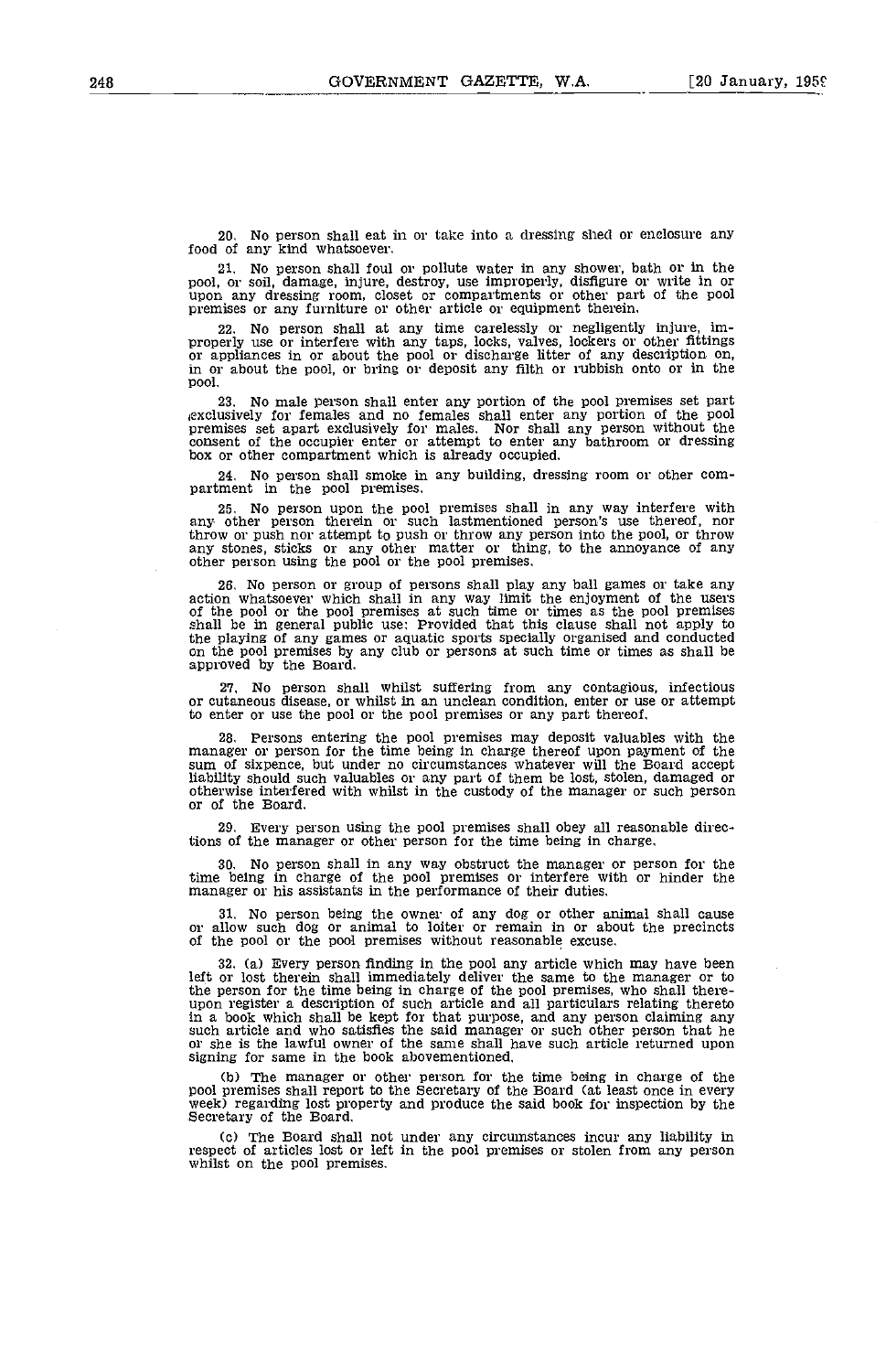(a) Any person, club, association or organisation conducting any car- nival held at the pool premises shall he responsible for the conduct of the competitors and spectators during such carnivals and shall be bound to see that there is no overcrowding and that no damage is done to the buildings or fencing or any other portion of the pool premises, and further, that each and everyone of the by-laws is strictly observed by all competitors, officials and spectators attending such carnivals.

(h) At all swimming carnivals held at the pool the competitors shall wear proper and approved bathing costumes.

(c Every person, club, association or organisation to whom the pool is Jet on hire for the purpose of holding a swimming carnival shall, at least two weeks before the proposed date of such carnival, forward to the Secretary of the Board a copy of such programme of events as it is desired shall be competed for thereat and of any games or sports proposed to be then con- ducted. Any item on such programme of which the Board does not approve shall be struck out or altered in such manner as the Board may in its absolute discretion see fit.

(d) Every person, club, association or organisation conducting any carnival shall pay to the Board in respect of such carnival a sum equal to 50 per cent.<br>Of the admission fees and such admission fees shall be as stipulate

(a) No person shall for reward or profit teach, coach or train any person in the pool premises except with the consent in writing of the Board first had and obtained.

Eb) The Board may in its absolute discretion give such consent absolutely or subject to such conditions as it deems fit and the Board may in its absolute discretion at any time withdraw such consent.

35 (a) Any person offending against any of the provisions contained in these by-laws shall upon conviction be liable to a penalty not exceeding £20.

b) Any person who shall infringe any of the provisions of these by-laws or who shall permit any breach thereof may be summarily removed from the pool or the pool premises or any part thereof by the manager or other person for the time being in charge of the pool premises or by any other prison appointed from time to time for that purpose by the Board, or may be arrested by such manager, other person or officer and given into the custody of

(c) The manager or other person for the time being in charge of the pool premises may refuse to admIt to such premises any person who shall have been convicted' of wilfully disobeying or infringing or breaching any of the provi- sions of these by-laws until such time as the Board or the manager may decide that such person shall be admitted.

(d) The Board may issue a written direction to the manager that any<br>person named in such direction shall not be admitted to the pool or to the<br>pool premises and whilst such direction remains in force the manager or such<br>o

Passed at the meeting of the Goomalling Road Board held on the 13th day of June, 1958.

E. J. WATERHOUSE Chairman.

F. M. COATE,

Secretary.

Recommended

(Sgd.) F. J. S. WISE, Minister for Local Government.

Approved by His Excellency the Governor in Executive Council this 14th day of January, 1959.

(Sgd.) E. P. FOREMAN,<br>Acting Clerk of the Council,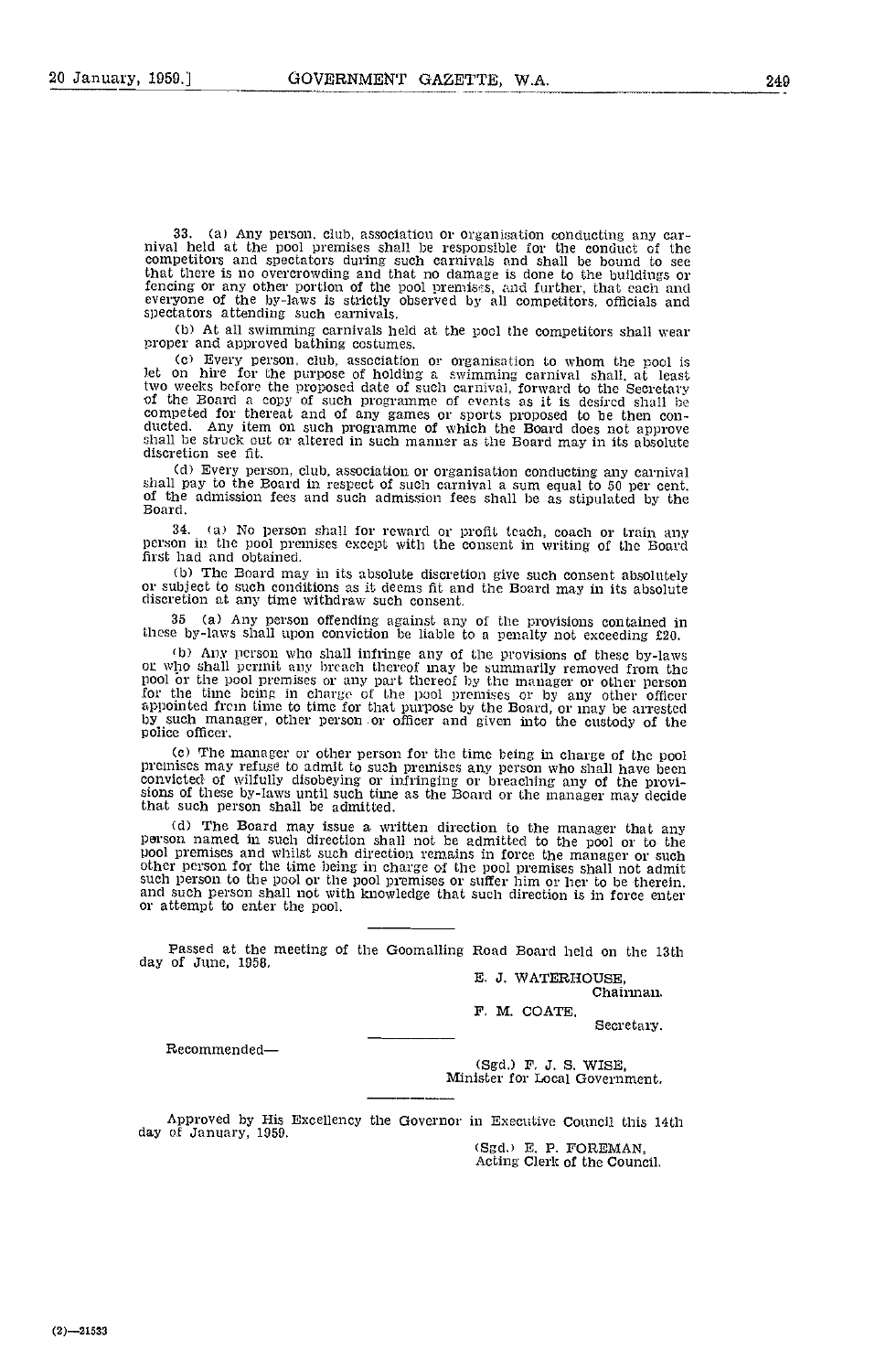### ROAD DISTRICTS ACT, 1919-1956.

### Mundaring Road Board.

### Building By-laws.<br>L.G. 1921/52.

IN pursuance of the powers conferred by the Road Districts Act, 1919-1956, the Mundaring Road Board orders that the By-law published in the Govern-<br>ment Gazette of 9th January, 1948, at pages 38-46. be amended as follows:

(1) By deleting the Second Schedule.

By inserting in lieu thereof the following:

#### Second Schedule.

### PRESCRIBED FEES

For a license for a new building and additions to an existing building— $s, d$ .

|  |                                                                                                                                          | s. d. |     |
|--|------------------------------------------------------------------------------------------------------------------------------------------|-------|-----|
|  | (a) For each square or portion of a square up to 50<br>squares (with a minimum fee of $£1$ .)                                            | 6.    | - 0 |
|  | (b) For each additional square or portion of a square<br>up to $100$ squares $\ldots$ $\ldots$ $\ldots$<br>and the state of the state of |       | 50  |
|  | (c) For each additional square or portion of a square<br>in excess of 100 squares<br>$\sim$                                              |       | 40  |
|  | For a license for alterations to an existing building-                                                                                   |       |     |
|  | (a) For each square or portion of a square up to 100<br>squares (with a minimum fee of $£1$ .)                                           |       | 40  |
|  | (b) For each additional square or portion of a square<br>in excess of 100 squares                                                        |       | 26  |
|  | (c) For cutting an opening in an external, internal<br>or party wall when no other work is undertaken at                                 |       |     |
|  | the same time $\dots$<br>.                                                                                                               |       | n   |

Passed by resolution of the Mundaring Road Board on the 11th day of December, 1958.

H. B. MARNIE, Chairman. JOHN MOORE, Secretary.

Recommended-

(Sgd.) F. J. S. WISE, Minister for Local Government.

Approved by His Excellency the Governor in Executive Council this 14th day of January, 1959.<br>(Sgd.) E. P. FOREMAN,<br>Acting Clerk of the Council.

### STREET PHOTOGRAPHERS ACT, 1947.

### ROAD DISTRICTS ACT, 1919-1956.

### Mandurah Road Board.

By-laws-Street Photographers.<br>L.G. 443/58.

MANDURAH Road Board under and by virtue of the powers conferred on it in<br>that behalf by the Street Photographers Act, 1947, the Road Districts Act,<br>1919-1956, and all other powers enabling it, doth hereby make and publish

1. A person wishing to operate as or carry on the business of<br>a street photographer within the district of the Mandurah Road<br>Board shall make application to the Mandurah Road Board in the<br>form in the First Schedule hereto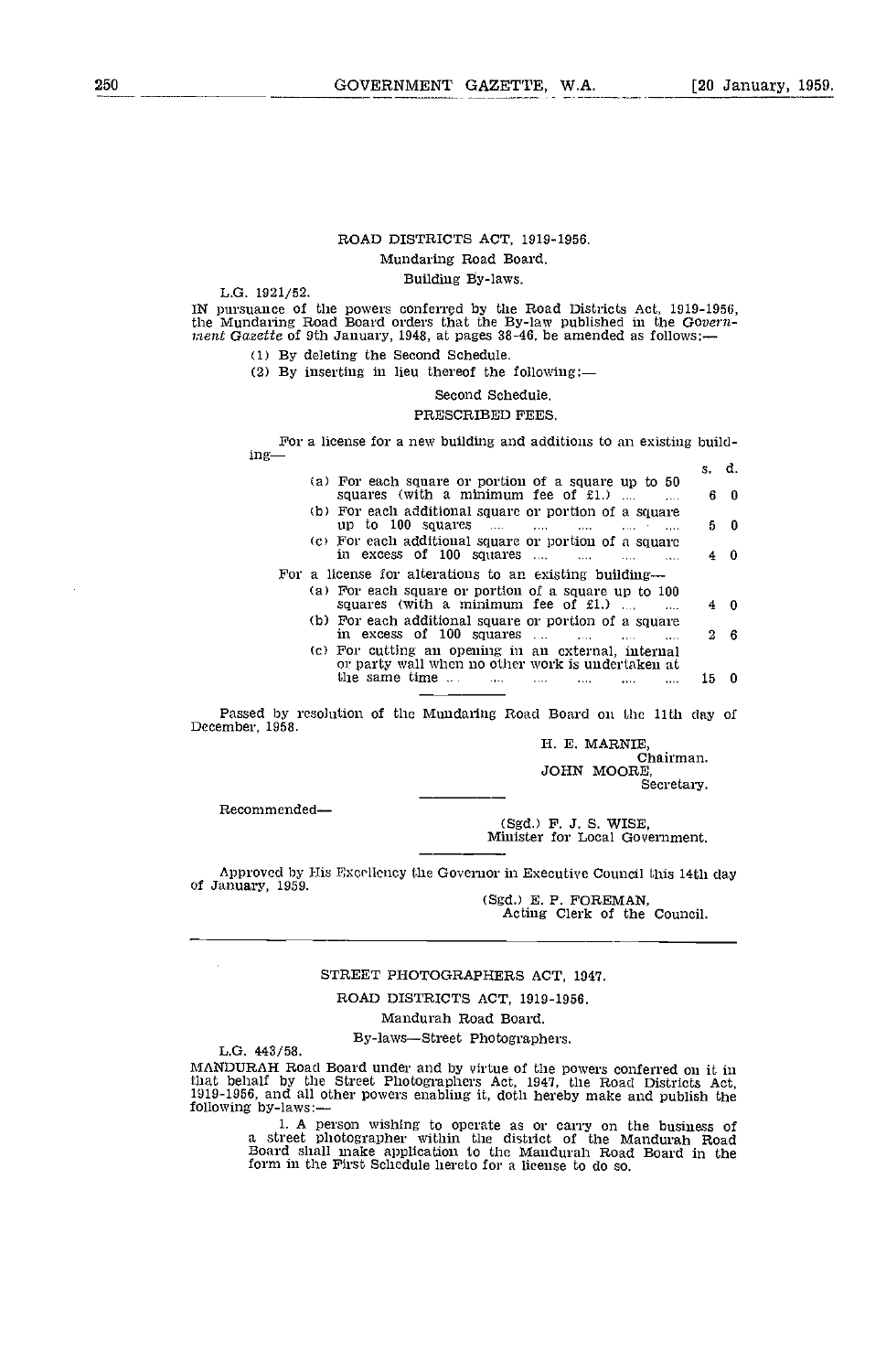2. The Mandurah Road Board may grant a license to a street photographer in the form in the Second Schedule hereto.

3. No street photographer shall<br>(a) obstruct or cause any obstruction in, or<br>(b) cause any nuisance or annoyance to the users of any road, public place or reserve under the control of the Mandurah Road Board or the foreshore of any river or the sea or any sea or river jetty within the district of the said Board.

4. Any person committing a breach of any of these by-laws shall be liable to a penalty not exceeding twenty pounds.

### First Schedule. Mandurah Road Board. Street Photographers Act, 1947 APPLICATION FOR LICENSE

I, (full names in block letters)

of (Address) hereby apply for a license to operate as and carry on the business of a street photographer within the district of the Mandurah Road Board.<br>  $\begin{array}{c}\n\text{I deliver herewith; two testimonials in writing as to my character,}\n\end{array}$ 

I deliver herewith two testimonials in writing as to my character, suitability and fitness to have such a license. I enclose the sum of one pound (ti) being the fee for the said

license. I do not hold any other license under the Street Photographers Act, 1947. Dated this day of <sup>19</sup>

Signature of Applicant.

### Second Schedule.

Mandurah Road Board. Street Photographers Act, 1947. LICENSE.

Name

Address Address<br>is hereby licensed to operate as and carry on the business of a s<br>photographer within the district of the Mandurah Road Board.

This license shall remain in force until the 31st day of December, 19. . . . . . . . . . . . . . .

Dated this day of 19

Note.—No card, ticket or other printed or written matter shall<br>be tendered, issued or distributed or caused so to be by any street<br>photographer unless in accordance with section 9 of the Street Photo-<br>graphers Act, 1947, a

Passed by the Mandurah Road Board at the meeting of the Board held on the 22nd day of October, 1958.<br>RICHARD RUSHTON,

RICHARD RUSHTON,<br>Commissioner. R. R. FLETCHER, Secretary.

Recommended

(Sgd.) F. J. S. WISE, Minister for Local Government.

Approved by His Excellency the Governor in Executive Council this 14th

(Sgd.) E. P. FOREMAN, Acting Clerk of the Council.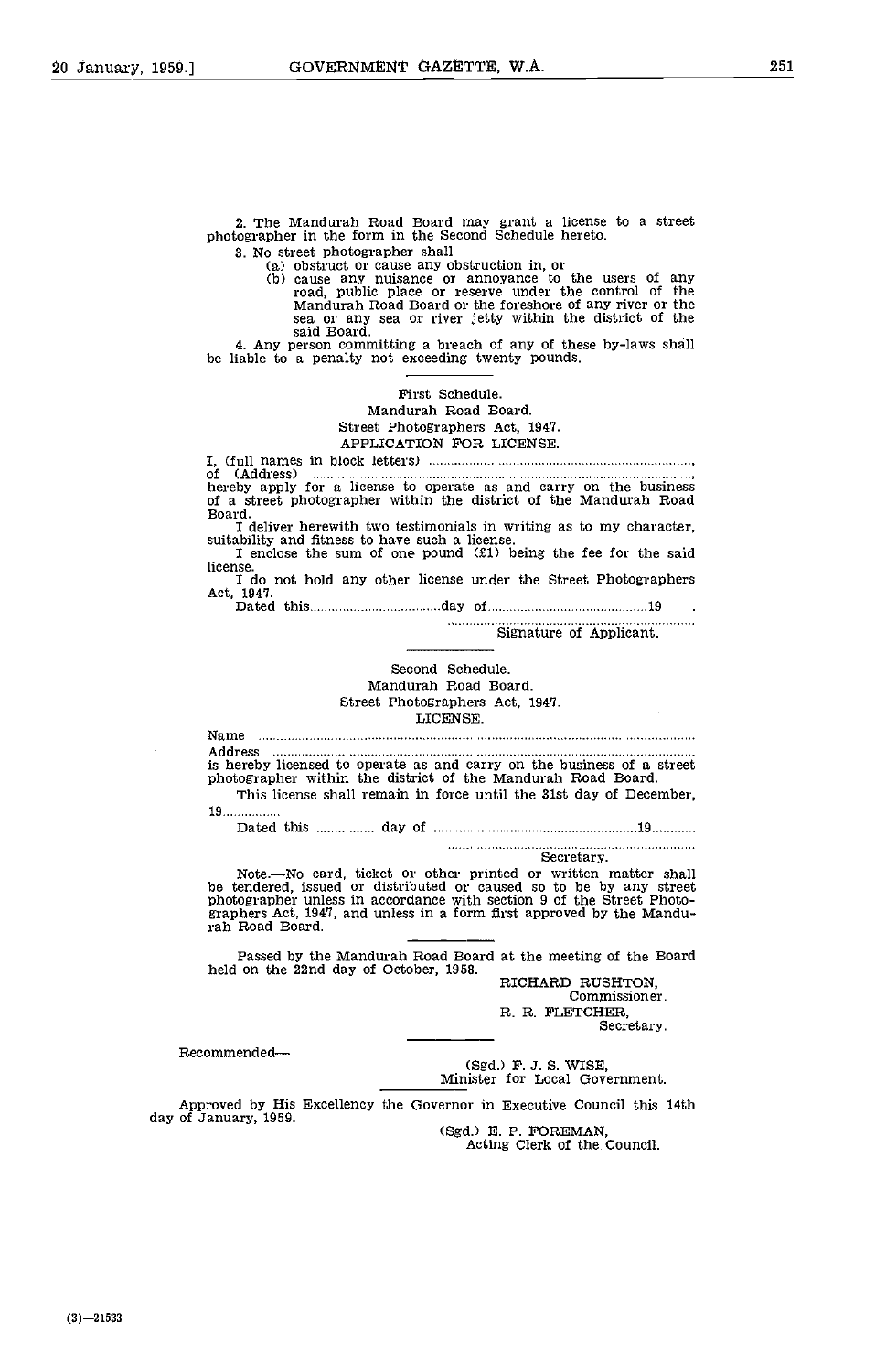### ROAD DISTRICTS ACT, 1919-1956. Bayswater Road Board.

Amendment to Building By-Jaws.

L.G. 3128/52.

THE Bayswater Road Board, in pursuance of the above Act and of every other authority enabling it, doth hereby make and publish the following amendment to the Building By-laws published on the lath day of December, 1953.

By-law 28 (1) is amended by: —<br>
(a) Inserting after the word "wall" in line 2 thereof the words "and<br>
of a minimum internal width of eight feet."

(b) adding a new subclause "d" as follows:  $-$  (d) In residential districts as defined by the Board's Town Planning Scheme the floor area of a garage shall not exceed 400 square feet.

Made and passed by the Bayswater Road Board at a meeting held the 19th day of December, 1958.<br>(Sgd.) C. J. WOTZKO, Chairman.

(Sgd.) ALEX C. SMITH,<br>Secretary.

Recommended

(Sgd.) F. J. S. WISE, Minister for Local Government.

Approved by His Excellency the Governor in Executive Council this 14th day of January, 1959.

Acting Clerk of the Council.

FACTORIES AND SHOPS ACT, 1920-1957.

Department of Labour, Perth, 14th January, 1959.

Ex. Co. No. 48.

HIS Excellency the Governor in Executive Council, in exercise of the powers conferred by sections 100 and 158 of the Factories and Shops Act, 1920-1957, has been pleased to make the regulations set out in the Schedule her

Chief Inspector of Factories.

Schedule.

#### Regulations.

1, In these regulations the Factories and Shops Act (General) Regulations. 19.39, published in the Government Gazette on the 13th October, 1939, and amended from time to time thereafter, and in particular as amended by regulations published in the Government Gazette on the 8th January, 1958, the 20th May, 1958, the 3rd July, 1958, the 1st August, 1958, the 15th August, 1958, the 7th November, 1958, and the 23rd December, 1958, are referr as the principal regulations.

2. The Appendix to Regulation 41B of the principal regulations is amended by adding after Part X the following Part:—

Part XI.

Division 1.

Zone No. 11-Kalgoorlie-Boulder District.

All that portion of the State contained within a radius of five miles from Kalgoorile G.P.O.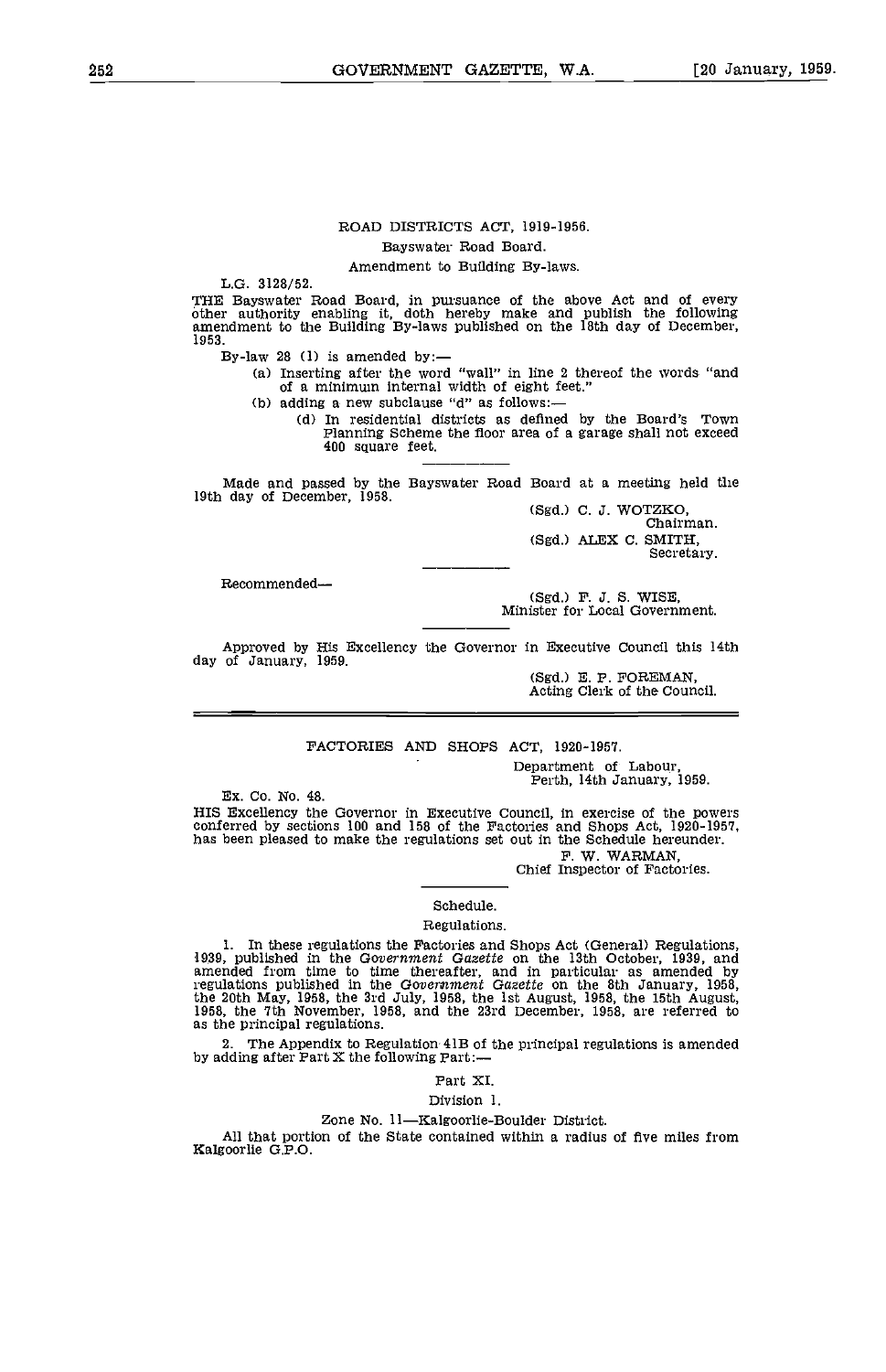### Division 2 of Part XI.

Shops in Zone No. 11.

Description of Shops in Zone No. 11—Inclusive Dates during which Shop is required to be Kept Open during Rostered Extraordinary Trading Period for Extraordinary Trading Times.

Central Service Station, 55 Brookman Street, Kalgoorlie-26th January, 1959, to 1st February, 1959.

Laffer Motors (Ampol Service Centre), 35 Boulder Road, Kalgoorlie-2nd February, 1959, to 8th February, 1959.

February 1959, to 8th February, 1959. Prosser's Service Station, 20 Moran Street, Boulder-9th February, 1959, to 15th February, 1959.

Kyle Motors, 19 Cassidy Street, Kalgoorlie–16th February, 1959, to 22nd February, 1959.

E. F. Wake, 44 Boulder Road, Kalgoorlie-23rd February, 1959, to 1st March, 1959.

Lamington Service Station, 32 Maritana Street, Kalgoorlie-2nd March, 1959, to 8th March, 1959.

Henderson Motors, 5 Boulder Road, Kalgoorlie--9th March, 1959, to 15th March, 1959.

Junction Service Station, Boulder Road, Kalgoorlie—16th March, 1959, to 22nd March, 1959.

Cremorne Car Sales, 55 Hannan Street, Kalgoorlie-23rd March, 1959, to 29th March, 1959.

Boulder Service Station, cor. Lane and Moran Streets, Boulder-3Oth March, 1959, to 5th April, 1959.

Goldfields Service Station, 26 Boulder Road, Kalgoorlie-6th April, 1959, to 12th April, 1959.

Tower Service Station, cor. Maritana and Bourke Streets, Kalgoorlie-13th April, 1959, to 19th April, 1959.

Westland Autos. Pty. Ltd., 22 Cassidy Street, Kalgoorlie-2Oth April, 1959, to 26th April, 1959.

Highway Service Station, 125 Boulder Road, Kalgoorlie-27th April, 1959, to 3rd May, 1959.

Julians Garage, 70 Piesse Street, Boulder-4th May, 1959, to 10th May, 1959.

Superior Autos & Engineering Pty. Ltd., 29-31 Boulder Road, Kalgoorlie-11th May, 1959, to 17th May, 1959.

Pascoe's Service Station, 12-18 Cassidy Street, Kalgoorlie-18th May, 1959, to 24th May, 1959.<br>Jack Johnston Motors, 23 Boulder Road, Kalgoorlie-25th May, 1959, to 31st

May, 1959.<br>Hannan Street Motors, 283 Hannan Street, Kalgoorlie--1st June, 1959, to 7th

June, 1959.

Kalgoorlie Auto Service, cor. Federal Road and Wilson Street, Kalgoorlie-8th June, 1959, to 14th June, 1959.

Central Service Station, 55 Brookman Street, Kalgoorlie-15th June, 1959, to 21st June, 1959.

Laffer Motors (Ampol Service centre), 35 Boulder Road, Kalgoorlie-22nd June, 1959, to 28th June, 1959.

Prossers Service Station, 20 Moran Street, Boulder-29th June, 1959, to 5th Juiy, 1959.

Kyle Motors, 19 Cassidy Street, Kalgoorlie–6th July, 1959, to 12th July, 1959.

### Division 3 of Part XI.

Extraordinary Trading Times for Shops in Zone No. 11.

The extraordinary trading times during which shops described in Division 2 of this Part are permitted and required to be kept open during rostered extraordinary trading periods for extraordinary trading times are as follows:- 7 p.m. to 10 p.m. each Monday, Tuesday, Wednesday, Thursday, Friday.

1 p.m. to 10 p.m. each Saturday.

12 noon to 10 p.m. each Sunday.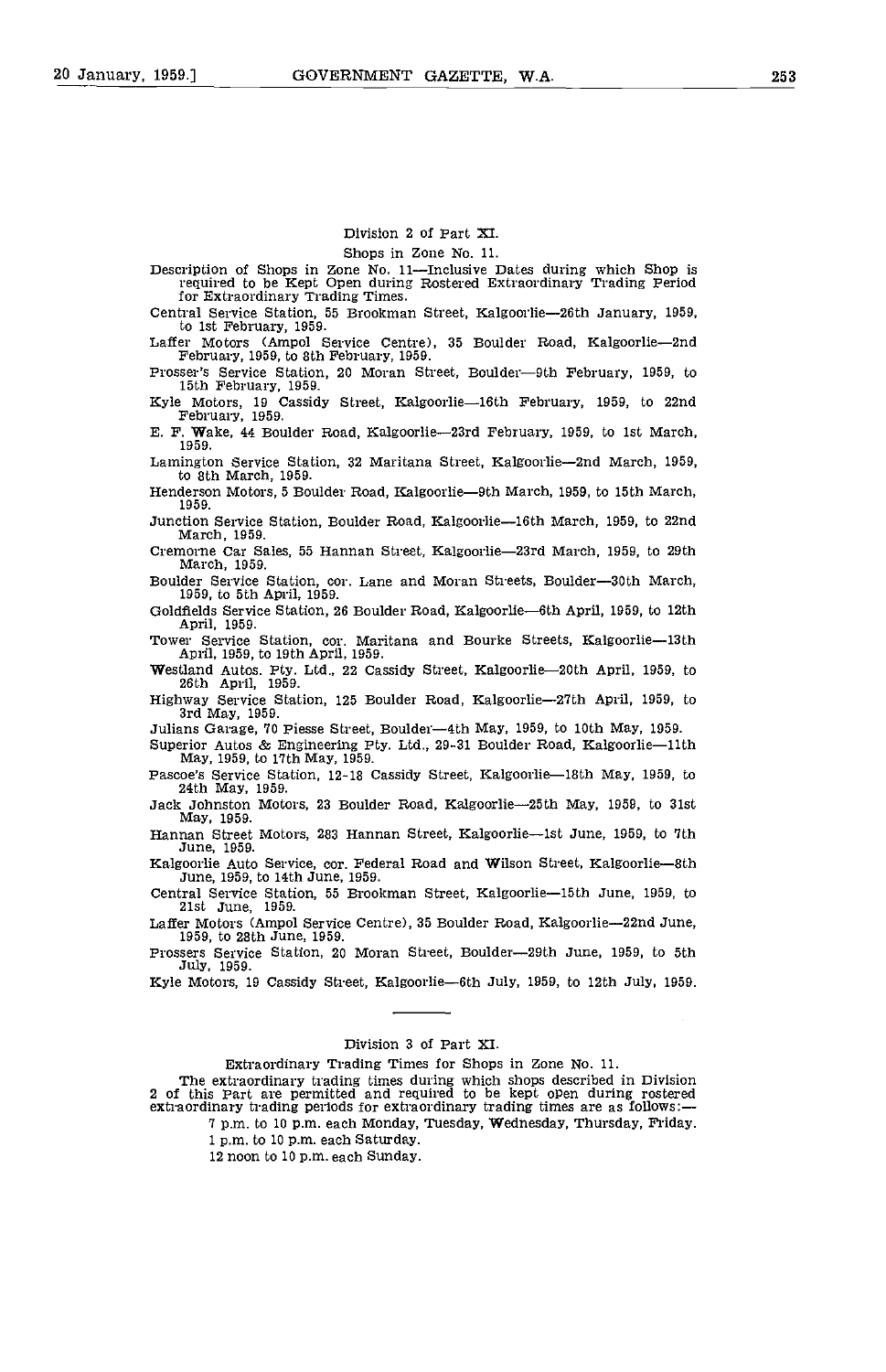## MINING ACT, 1904-1957. Department of Mines, Perth, 14th January, 1959.

HIS Excellency the Governor in Executive Council, acting pursuant to the provisions of the Mining Act, 1904-1957, has been pleased to make the regulations set out in the Schedule hereunder.

(Sgd.) A. H. TELFER, Under Secretary for Mines.

### Schedule.

### Regulations.

The regulations made under the provisions of the Mining Act, 1904-1957, and published in the Government Gazette on the 4th December, 1925, and amended from time to time thereafter by notices published in the Government Gazette, are referred to in these regulations as the principal regulations.

The principal regulations are amended by adding after Regulation 205E a regulation as follows:-

20SF. Producers of ilmenite are exempt unconditionally from the provisions of Regulations 205A and 205B of these regulations for the period commencing on the 1st July, 1958, and terminating on the 30th June, 1959.

### MUNICIPAL CORPORATIONS ACT, 1906-1956.

### Midland Junction Municipality.

### By-law to Regulate Hawkers and Stalls.

L.G. 254/58.

IN pursuance of the powers in that behalf contained in the Municipal Cor-<br>porations Act, 1906-1956, the Midland Junction Municipal Council hereby re-<br>peals By-law No. 10 relating to hawkers and stall-keepers published in t

"Council" means the Council of the Midland Junction Municipality. "Municipality" means the Midland Junction Municipality.

"Hawker" has the meaning defined in section 180 (17) of the Muni- cipal Corporations Act, 1906-1947.

"Stall" means a movable or temporarily fixed stall for the sale of any meat, fish, poultry, game, fruit, vegetables, drink, eatables or other articles of merchandise,

"Stall-keeper" means a person who conducts a stall.

"Town Clerk" means the Town Clerk or Acting Town Clerk of the Midland Junction Municipality.

No person shall act as a hawker within the municipality unless he holds a current license from the Council so to do.

No person shall conduct any stall unless he holds a current license from the Council so to do.

Notwithstanding the provisions of clauses 2, 3 and 6 (6) of this by-law the Council may grant without fee licenses to conduct stalls in any street or<br>way or on any land for any period specified in such a license if such stalls<br>are conducted solely for the purpose of raising money for religious table purposes.

(1) A person who wishes to obtain a hawker's license should apply therefor in writing to the Town Clerk. The application shall be in the form set out in Schedule "C" hereto and shall be signed by the applicant.

(2) A person who wishes to obtain a stall-keeper's license should apply therefor in writing to the Town Clerk. The application shall be in the form set out in Schedule "D" hereto and shall be signed by the applicant.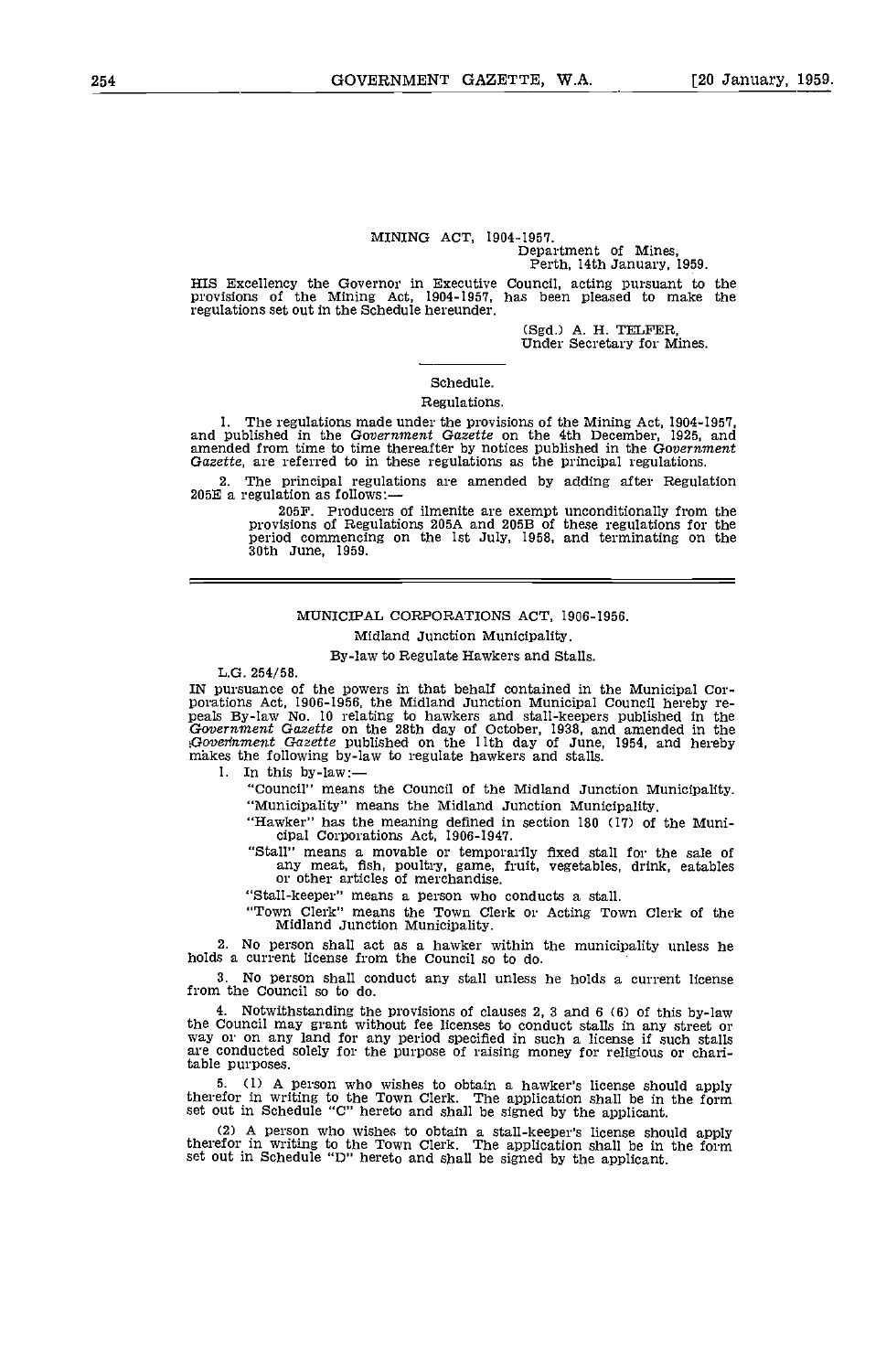6. (1) Licenses shall be in such one of the forms set out In Schedule 'A" hereto as shall be applicable and subject to clause 4 of this by-law the fees set out In Schedule "B" hereto shall be paid by the licensee to the Council on the issuing thereof.

No license shall be transferable.

A license shall be valid only as to the merchandise described therein and in the case of a stall-keeper's license only as to the place or places described therein.

AU licenses issued pursuant to this by-law shall take effect from the day on which they are issued and shall expire on the 31st day of October next following.

There shall not be more than five hawker's licenses current at any one time.

There shall not be more than three (3) stall-keeper's licenses current at any one time.

7. The Council may refuse to issue a License

- (a) If the number of licenses permitted by this by-law have already been issued.
- (b) If applicant has been convicted of an offence of any sort other than a minor traffic offence.
- (c) If the toilet and/or sanitary arrangements made by an applicant in respect of his vehicle or stall are insufficient to ensure the cleanlineess of the applicant or his vehicle or stall.
- (d) If he is unable to produce written credentials of two responsible citizens to the effect that he is a suitable person to hold a license.
- (e) If he has previously held a license under this by law and has not conformed with the terms of his license and the terms of this by-law.

8. Every hawker and stall-keeper shall whilst plying his trade carry with him his license and shall produce the same on demand to any officer of the municipality.

9. No hawker shall ply his trade in any of the following areas:

- All that portion of Great Eastern Highway from the eastern side of Harper Street to the eastern side of Lloyd Street.
- All that portion of Great Northern Highway from the junction of Great Eastern Highway and Great Northern Highway to the southern corner of George Street.
- Cc) The whole of Helena Street.
- (d) Railway Parade from Helena Street to Padbury Terrace.
- Ce) Within 200 yards of any premises licensed to sell spirituous and fermented liquors.
- Within a radius of 200 yards of lots 215 and 216 in the Midvale shopping centre.
- Within a radius of 200 yards of lot 8 in the Koongamia shopping centre.

- 10. No hawker shall ply his trade— $\frac{1}{10}$  (a) between the hour of sunset on any day and the hour of sunrise on the next following day;
	- (b) on any Sunday.

11. No hawker or stall-keeper shall shout his wares or make or cause to be made any outcry, noise or disturbance likely to annoy persons in the vicinity.

12. No hawker shall remain stationary in any street or public place for a longer period than shall be necessary for the purpose of serving a customer who is then offering to buy.

13. Any person committing a breach of this by-law shall be liable to a penalty not exceeding twenty pounds  $(f20)$ .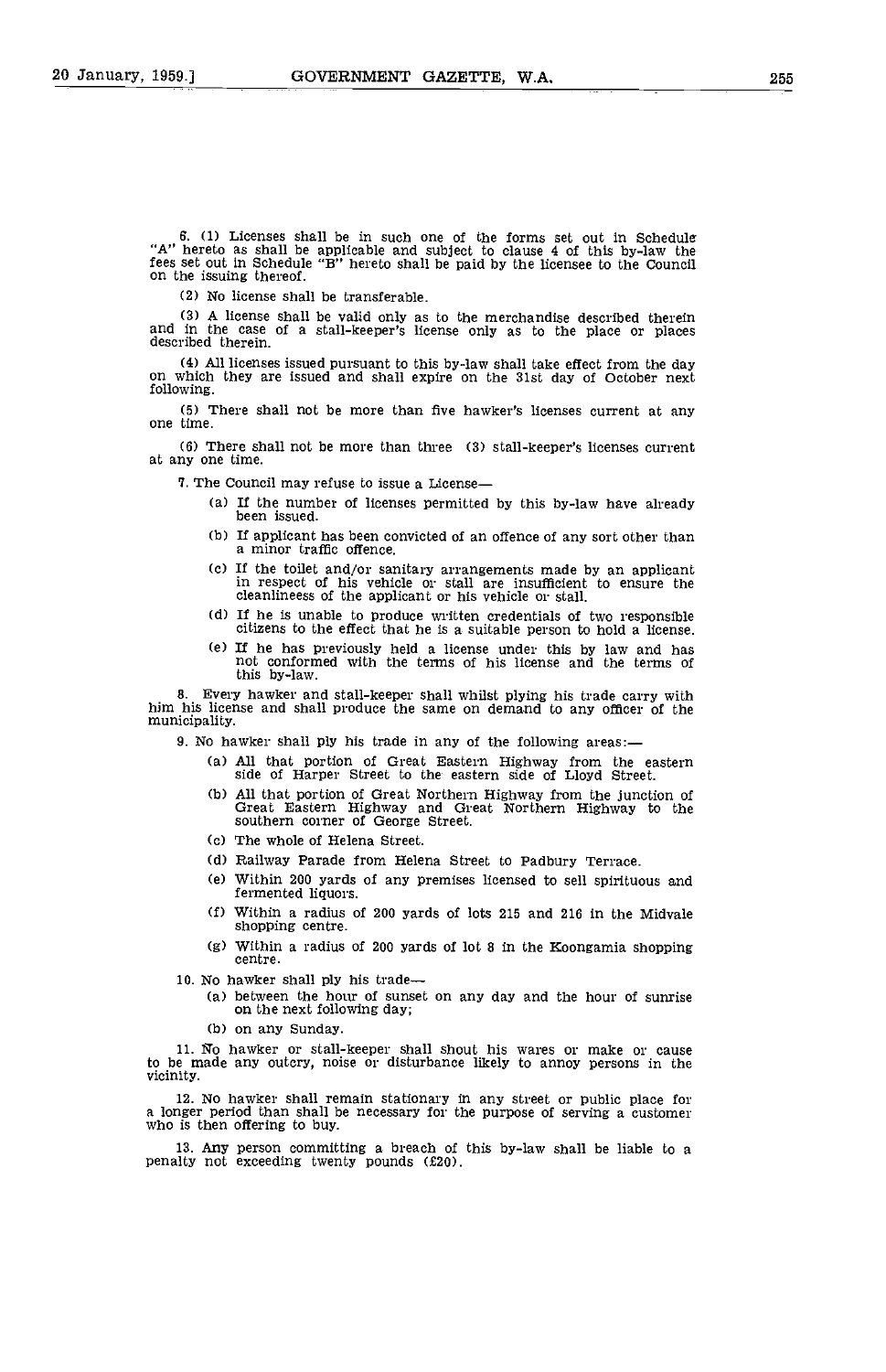### Schedule "A". Midland Junction Municipality. HAWKER'S LICENSE.

| No                                                                                             |
|------------------------------------------------------------------------------------------------|
|                                                                                                |
|                                                                                                |
| subject to the by-laws relating to hawkers from time to time in force in the                   |
| said Municipality.                                                                             |
|                                                                                                |
| Town Clerk,                                                                                    |
| Midland Junction Municipality.                                                                 |
|                                                                                                |
|                                                                                                |
| Midland Junction Municipality.                                                                 |
| STALL-KEEPER'S LICENSE.                                                                        |
|                                                                                                |
| hereby licensed to conduct a stall of the nature described in his application                  |
| within the Midland Junction Municipality during the year ending on the                         |
| day of manufactured in 19 minutes as by-laws day of manufactured in 19 minutes.                |
| relating to stalls from time to time in force in the said Municipality.                        |
|                                                                                                |
| Town Clerk,<br>Midland Junction Municipality.                                                  |
|                                                                                                |
|                                                                                                |
| Schedule "B"                                                                                   |
| Fees for Hawker's License: Ten pounds (£10) per year or any portion<br>thereof.                |
| Fees for Stall Licenses: Ten pounds $(f10)$ per year or any portion thereof.                   |
| "Year" means year commencing on the 1st November and ending on 31st<br>October next following. |
|                                                                                                |
|                                                                                                |
| Schedule "C"                                                                                   |
| Midland Junction Municipality.                                                                 |
| APPLICATION FOR HAWKER'S LICENSE.                                                              |
|                                                                                                |
|                                                                                                |
|                                                                                                |
|                                                                                                |
|                                                                                                |
|                                                                                                |
| What toilet and sanitary arrangements have you made in respect of your                         |
|                                                                                                |
|                                                                                                |
| (if so, give details.)                                                                         |
|                                                                                                |
|                                                                                                |

(if so, give particulars.)